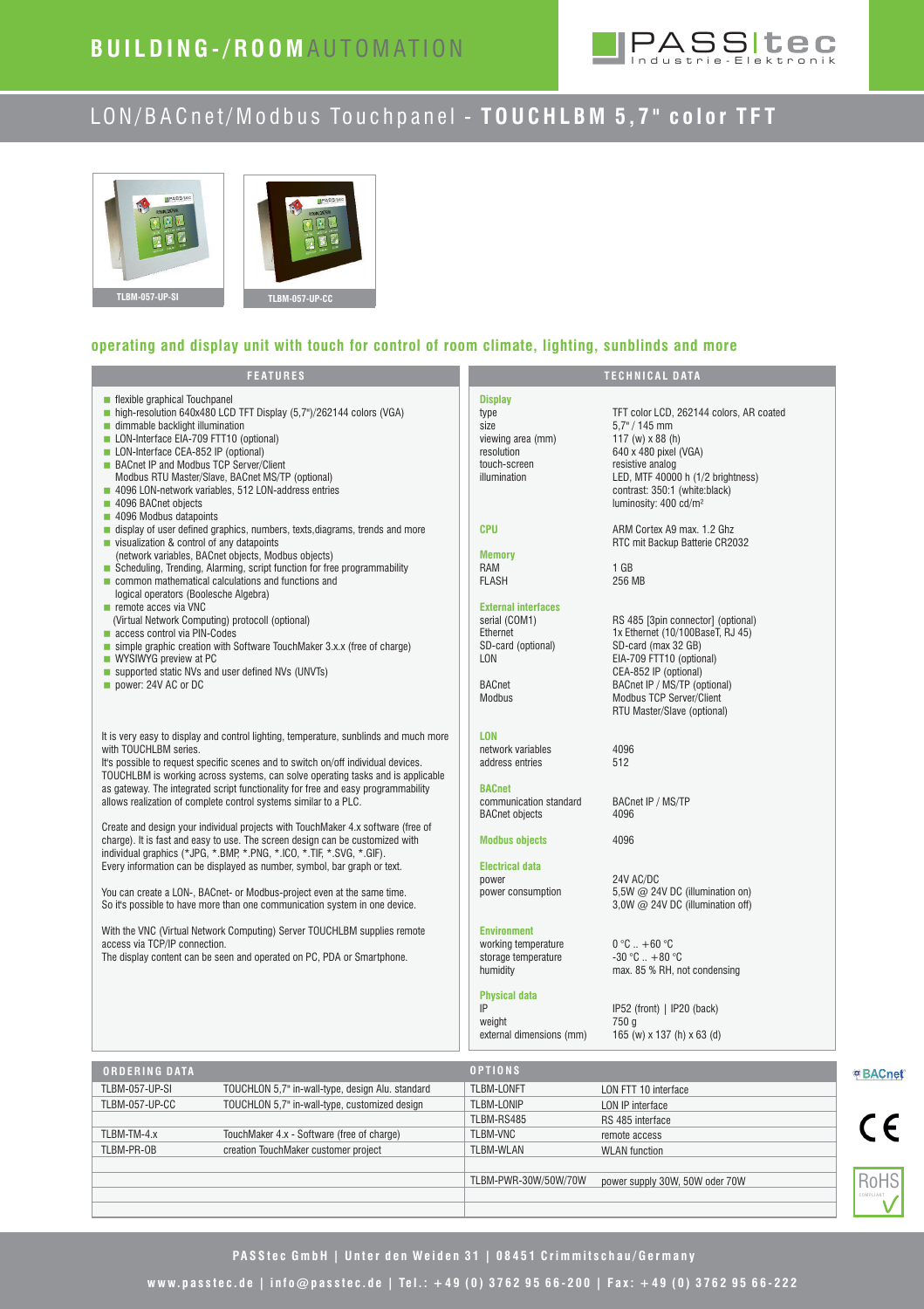

# TOUCHLBM 15"/7"/5.7"/3.5" color TFT - functions

### **General functions**

- max. **1024 screens** available, objects are free placeable in 90° steps rotatable
- **color mapping via fore-/background color, transparency modus**
- **predefined function for numeric value input (NUM BLOCK) and for <b>text input** via qwerty keyboard
- **automatic dim function** (256 steps) of background illumination with free time edit control
- < automatic **screen saver function** with 8 predefined screen savers (e.g. DIA modus) and free time edit control
- **a** automatic screen changing with free time edit control
- switchable **button sound**, tone output and tone pitch via script controllable
- **switchable screen fading** at screen changing
- viewing angle: 0° or 180° (6'00/12'00) switchable via software -> 180° mounting possible, site angle 70° (all sites)
- all objekts in 90° steps rotatable, vertical mounting possible
- **EXECTED SCREED SELECTION SERVICES 25 SERVICES SERVICES** SCREED (8 levels)
- $\blacksquare$  max. 512 backgrounds with a color bit depth of 262144 colors (5,7"+7" TOUCHLBM) and 16Mio colors (10"+15" TOUCHLBM)
- a lot of predefined fonts, every font is invertible/scalable
- **project download via Ethernet by FTP possible**

### **Touch**

- **free creation/position of <b>touch buttons;** buttons can highlighted with pictures or animated pictures. repeating key, types of key: On-Off, changing, button. "invisable" button definable
- $\blacksquare$  status normal + pressed + disabled per button with different visual indicator via change in value switchable
- < **multifunction**, e.g. value assignment to data point and onscreen changing, value assignment to data point (LON variable) or internal memory cell,
- value assignment data point to data point or from internal memory cell to data point, integrated computation- and comparing functions.
- **bargraph** with color changing and touch function

### **LON/BACnet/Modbus**

- creation of LON network variables, BACnet objects, Modbus objects
- **LON SNVT** variables and **UNVT** (Uservar) useable.
	- Import function of external XIF files for automatic creation of network variables with automatic reversal of the direction. XIF Export function.

### **Scheduling**

**scheduler** with logic function and automatic timer, max. 64 scheduler á 64 switching times á 64 functions, switching time with day/week function, switching time + functions assignment are changeable online on the touch-panel!

### **Calendar**

< **calendar function** year 1980-2099, 64 calendar (assigned to scheduler) range: single days, week, weekend, automatic repeating, calendar are changeable online on the touch-panel!

#### **Alarming**

■ 32 alarms with each 16 terms

#### **Trending**

- **trend log**, 16 samplings á 16 samples (max 16MB/sampling), optional on SD card
- diagram-/trend-show functions on touch-panel with history, 3 predefined diagram types, up to 16 values in one diagram indicated

### **Graphic**

- < graphics scalable, transparency mode, import function of graphics in **file format bmp, png, jpg, gif, ico, svg** with automatic scaling
- **animation function** for graphical object animation with event control
- **function for event controlled graphic state change**
- **m** modification of background picture/skin during operation
- use of True Type Fonts (static text elements with all available fonts in Windows)

### **Script**

- **script function** for free programmability, event- or time controlled (periodical) script implementation, implementation local (in actual screen) or global
- **basic commands: IF..THEN..ELSE, LOOP, reading memory/writing/copying, sound output, screen changing, set illumination**
- **LON** commands: service PIN send message, LON send/poll datapoint, new script functions to send/receive explicit messages
- BACnet commands: ReadProperty, WriteProperty

#### **Other**

- **u** variable use of NTP time server via IP with automatic time correction
- **offline menu for parametrization of standard parameters, touch calibration**
- slide operating function
- options: Remote Access via VNC



 $\epsilon$ 



**PASStec GmbH | Unter den Weiden 31 | 08451 Crimmitschau/Germany** 

## **w w w. p a s s t e c . d e | i n f o @ p a s s t e c . d e | Te l . : + 4 9 ( 0 ) 3 7 6 2 9 5 6 6 - 2 0 0 | F a x : + 4 9 ( 0 ) 3 7 6 2 9 5 6 6 - 2 2 2**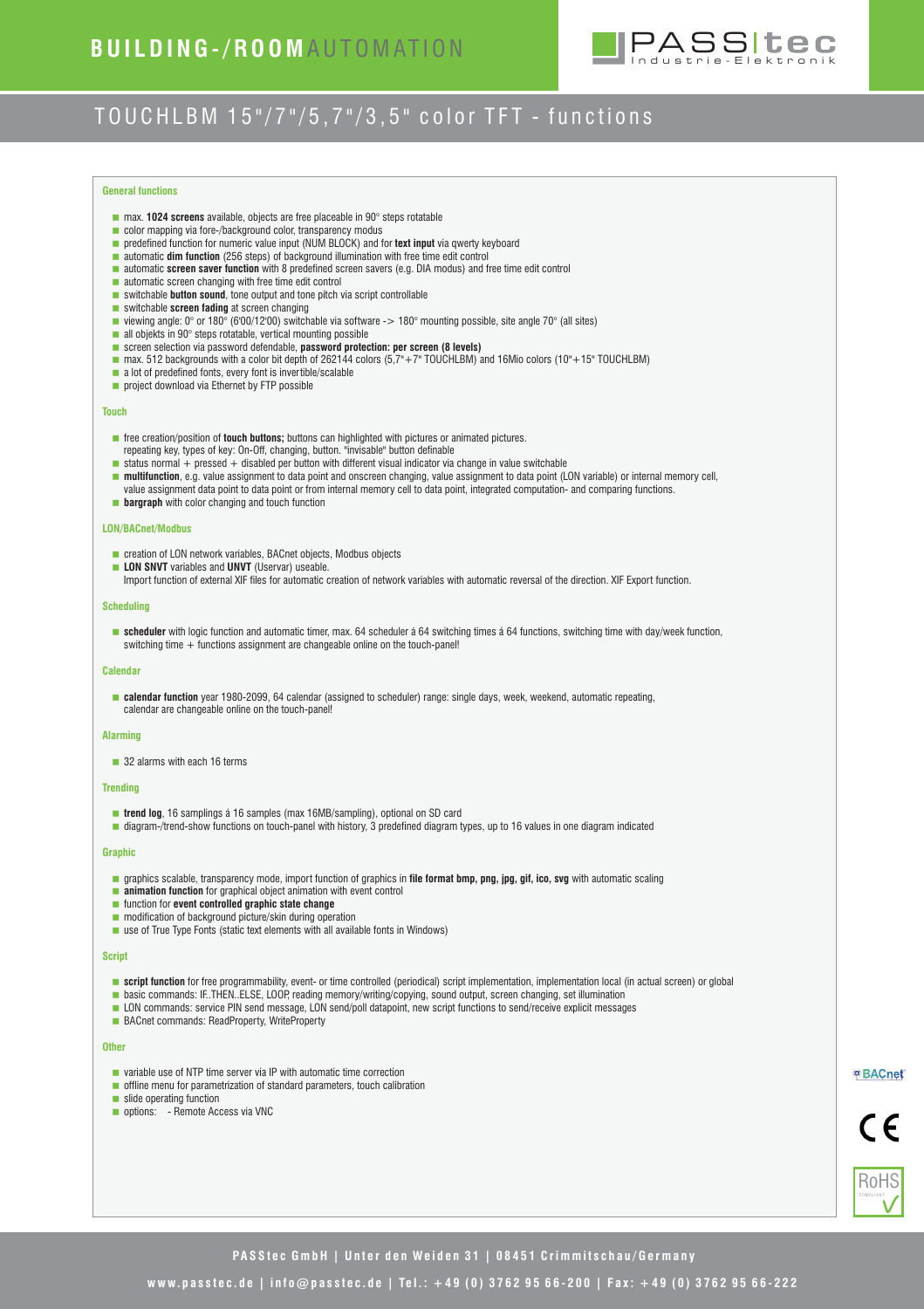# **B U I L D I N G - / R O O M** A U T O M AT I O N



# LON/BACnet/Modbus Touchpanel - TOUCHLBM 5,7" color TFT

# **PICS (BACnet Protocol Implementation Conformance Statement)**

| List all BACnet Interoperability<br>(Building Blocks Supported (Annex K) |                   |  | Standard Object Types Supported |                  |
|--------------------------------------------------------------------------|-------------------|--|---------------------------------|------------------|
| object type                                                              | <b>Supported</b>  |  | object type                     | <b>Supported</b> |
| DS-RP-B                                                                  | ☑                 |  | Analog Input Object             | ☑                |
| DS-WP-A                                                                  | ☑                 |  | Analog Output Object            | ☑                |
| DS-WP-B                                                                  | ☑                 |  | Analog Value Object             | ☑                |
| DS-COV-A                                                                 | $\triangledown$   |  | <b>Binary Input Object</b>      | ☑                |
| DS-COV-B                                                                 | ☑                 |  | <b>Binary Output Object</b>     | $\triangledown$  |
| DM-DDB-A                                                                 | ☑                 |  | <b>Binary Value Object</b>      | ☑                |
| DM-DDB-B                                                                 | ☑                 |  | Device Obiect                   | $\triangledown$  |
| DM-DOB-B                                                                 | ☑                 |  | Multistate Input Object         | ☑                |
| DM-DCC-B                                                                 | ☑                 |  | Multistate Output Object        | ☑                |
| DM-TS-BD                                                                 | $\overline{\vee}$ |  | Multistate Value Obiect         | ☑                |
| M-UTC-B                                                                  | ☑                 |  |                                 |                  |
| $DM-RD-B$                                                                | ☑                 |  |                                 |                  |

## **connectors**

### standard option LONFT Service Jumper Service Jumper Service LED Status LED PWR 1 PWR 2  $\overline{1111}$ **Ethernet USB** 10/100 BaseT



LON A | LON FTT Line A (optional) LON B | LON FTT Line B (optional) PWR 1 | PWR 24V AC/DC Line A PWR 24V AC/DC Line B PWR 2

connections  $1+2$  und  $3+4$  are polarity reversible.

There may be a connection between housing and

Do not put power supply or earth ground to



### option RS 485 options LONFT and RS 485



### **Power LON Ethernet**

**Caution!**

ground!

housing!

|  |  |  | Ethernet |
|--|--|--|----------|
|  |  |  |          |

10/100 BaseT, RJ45 8pin connector standard assignment

### **H a r d w a r e - O p t i o n s**

**LON** LON E/A-709 FTT 10

**SD-Karte** (Micro SD Card max 32 GB) **RS 485** 

|  | GND           |  |
|--|---------------|--|
|  | <b>RS 485</b> |  |
|  | <b>RS 48</b>  |  |



<sup>®</sup> BACnet



# PASStec GmbH | Unter den Weiden 31 | 08451 Crimmitschau/Germany

**w w w. p a s s t e c . d e | i n f o @ p a s s t e c . d e | Te l . : + 4 9 ( 0 ) 3 7 6 2 9 5 6 6 - 2 0 0 | F a x : + 4 9 ( 0 ) 3 7 6 2 9 5 6 6 - 2 2 2**